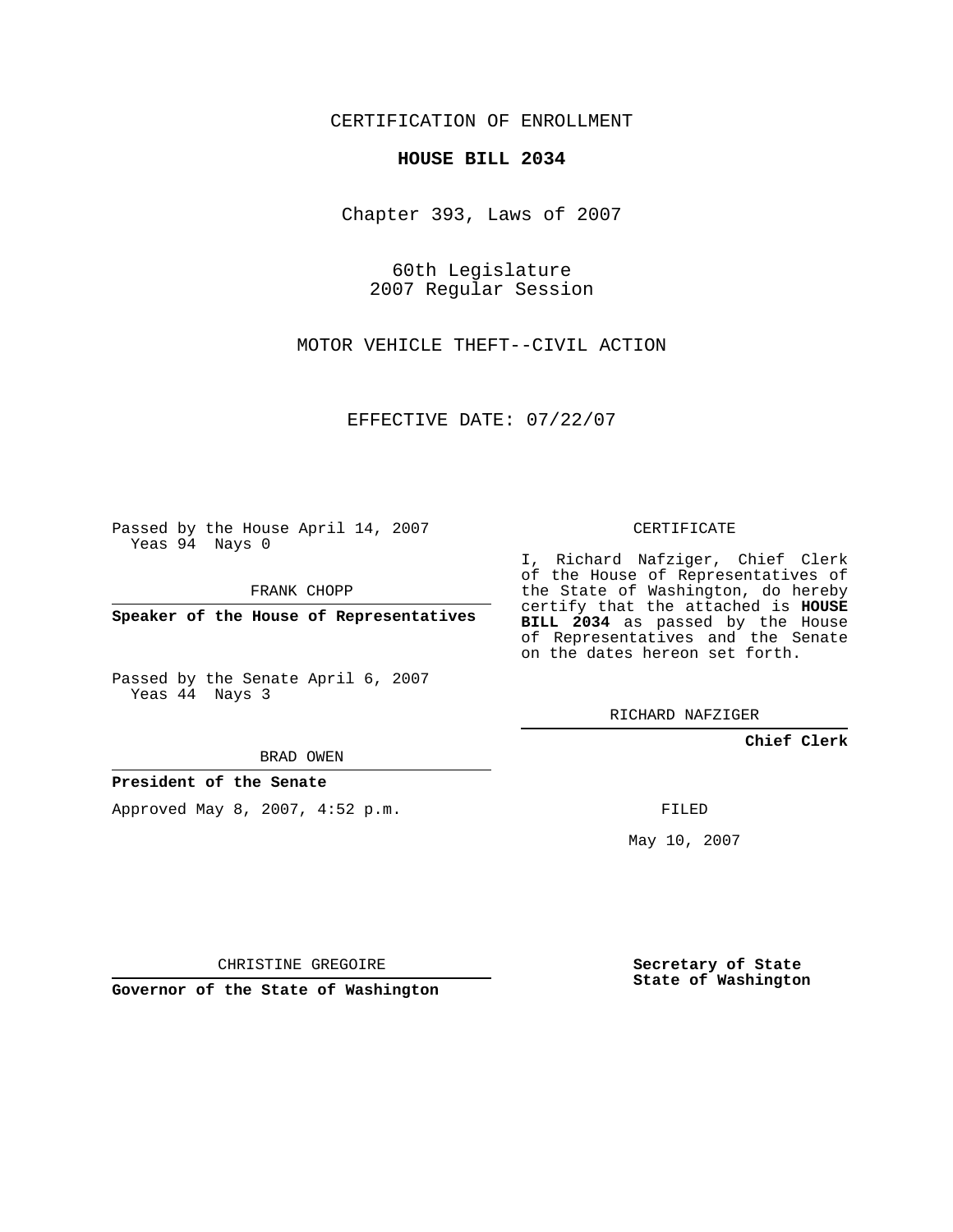## **HOUSE BILL 2034** \_\_\_\_\_\_\_\_\_\_\_\_\_\_\_\_\_\_\_\_\_\_\_\_\_\_\_\_\_\_\_\_\_\_\_\_\_\_\_\_\_\_\_\_\_

\_\_\_\_\_\_\_\_\_\_\_\_\_\_\_\_\_\_\_\_\_\_\_\_\_\_\_\_\_\_\_\_\_\_\_\_\_\_\_\_\_\_\_\_\_

AS AMENDED BY THE SENATE

Passed Legislature - 2007 Regular Session

**State of Washington 60th Legislature 2007 Regular Session By** Representatives Jarrett, Clibborn, Roberts and Hurst Read first time 02/06/2007. Referred to Committee on Judiciary.

 AN ACT Relating to providing a civil cause of action for victims of motor vehicle theft; amending RCW 46.20.291; adding a new section to chapter 9A.56 RCW; and prescribing penalties.

BE IT ENACTED BY THE LEGISLATURE OF THE STATE OF WASHINGTON:

 NEW SECTION. **Sec. 1.** A new section is added to chapter 9A.56 RCW to read as follows:

 (1) A person who is deprived of his or her motor vehicle because of a violation of RCW 9A.56.030, 9A.56.040, 9A.56.070, or 9A.56.075 may file an action in superior court against the perpetrator for the recovery of actual damages, limited to the value of any damage to the vehicle and any property stolen from the vehicle, civil damages of up to five thousand dollars, and the costs of the suit, including reasonable attorneys' fees.

 (2)(a) Except as provided in (b) of this subsection, service of any summons or other process under this section shall be by personal service.

 (b)(i) If the defendant cannot be found after a due and diligent search, the defendant's violation of RCW 9A.56.030, 9A.56.040, 9A.56.070, or 9A.56.075 shall be deemed to constitute an appointment by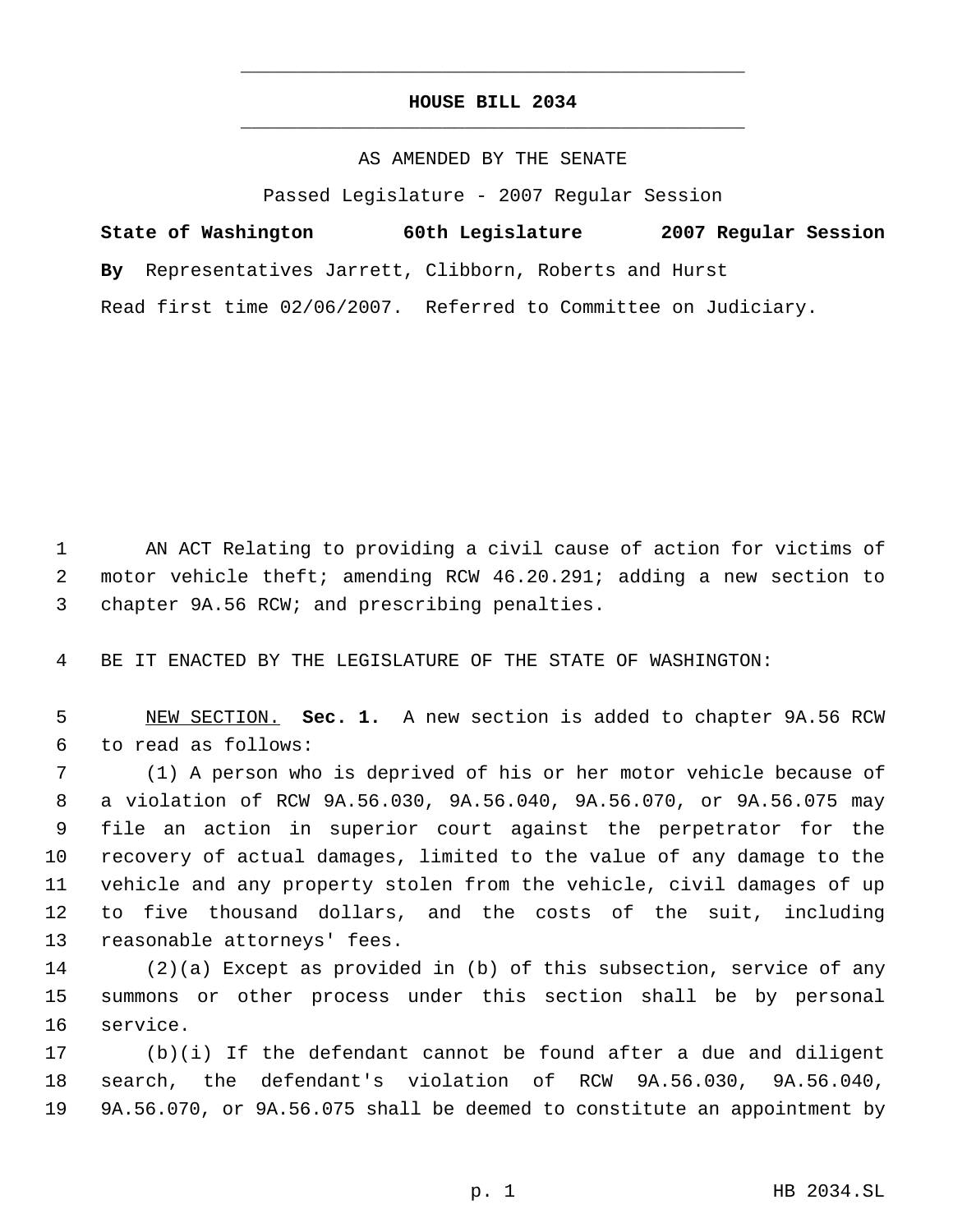the defendant of the secretary of state of the state of Washington to be his or her true and lawful attorney upon whom may be served all lawful summons and processes against him or her under this section. The plaintiff shall perform the service allowed under this subsection (2)(b)(i) by leaving two copies of the summons or other process with the secretary of state or at the secretary of state's office. Service in this manner constitutes sufficient and valid personal service upon the defendant.

 (ii) After performing service under (b)(i) of this subsection, the plaintiff shall promptly send notice of service under (b)(i) of this subsection and a copy of the summons or process to the defendant by registered mail, with return receipt requested, to the defendant's last known address. After complying with this subsection (2)(b)(ii), the plaintiff shall file the following with the secretary of state to be attached to the summons or process filed under (b)(i) of this subsection:

 (A) An affidavit from the plaintiff attesting to compliance with (b)(ii) of this subsection; and

 (B) An affidavit from the plaintiff's attorney that he or she has, with due diligence, attempted to serve personal process upon the defendant at all addresses known to him or her and listing the addresses at which he or she attempted to personally serve the defendant. However, if the defendant's endorsed return receipt is received, then the affidavit need only show that the defendant received personal service by mail.

 (iii) The secretary of state shall send, by prepaid mail, a copy of 27 the summons or process received under  $(b)(i)$  of this subsection to the defendant's address, if known. The secretary of state shall keep a record that shows the day of service of all summons and processes made under (b)(i) of this subsection.

 (iv) The court in which an action is brought under this section may order continuances as may be necessary to afford the defendant a reasonable opportunity to defend the action.

 (v) The secretary of state may charge a fee for his or her services under (b) of this subsection. The fee shall be part of the costs of suit that may be awarded to the plaintiff.

 (3) The department of licensing shall suspend the driver's license or driving privilege of a defendant until any monetary obligation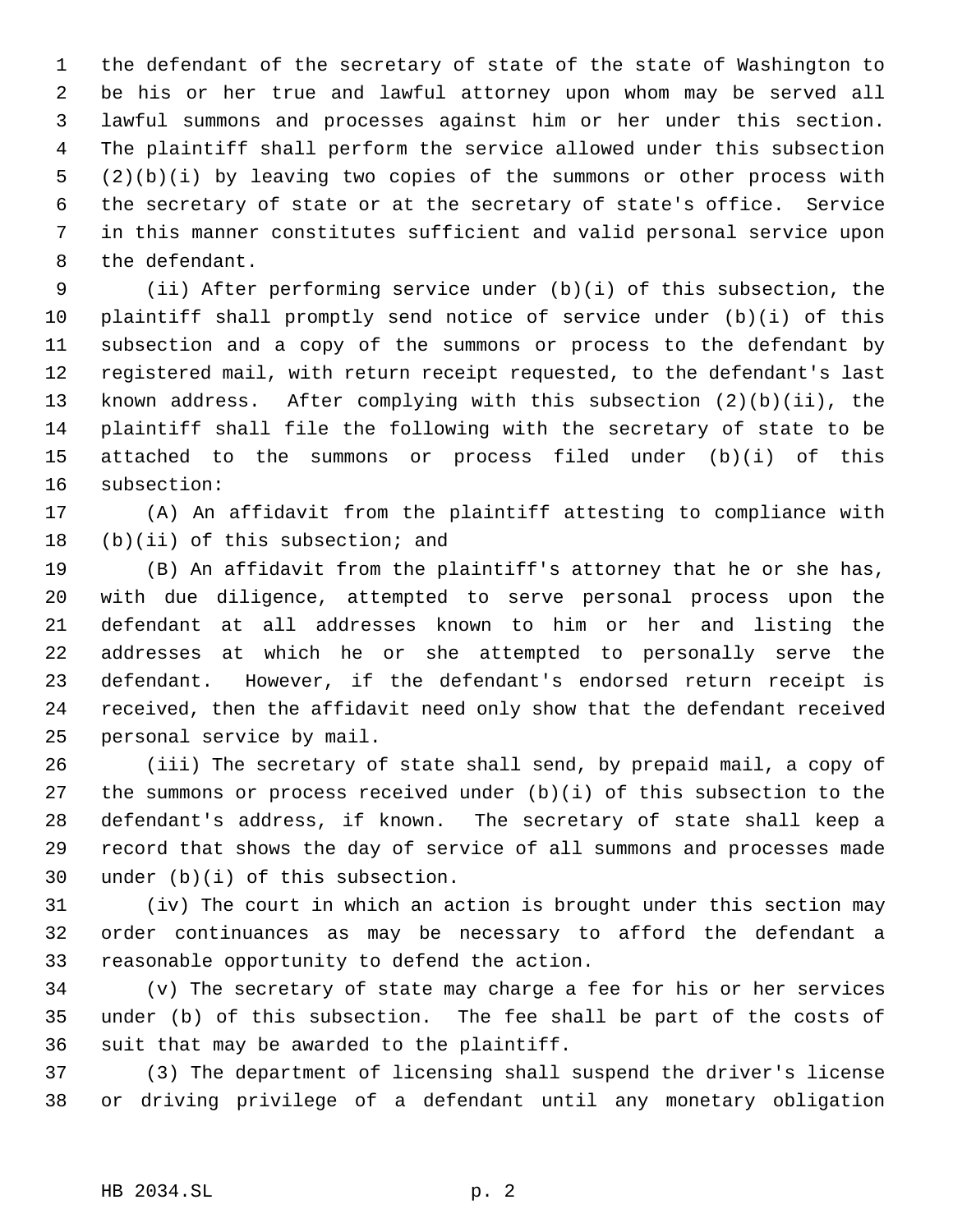imposed under subsection (1) of this section is paid in full, unless the defendant has entered into a payment plan under subsection (4) of this section.

 (4) If the court determines that a person is not able to pay a monetary obligation made under subsection (1) of this section in full, the court may enter into a payment plan with the person. If the person fails to meet the obligations of the payment plan, the court may modify or revoke the plan and order the defendant to pay the obligation in full. If the court revokes the plan, it shall notify the department of licensing and the department of licensing shall suspend the driver's license or driving privilege of the defendant until the monetary obligation is paid in full.

 (5) The court shall notify the department of licensing when the monetary obligation of a defendant whose license is suspended under this section is paid in full.

 **Sec. 2.** RCW 46.20.291 and 1998 c 165 s 12 are each amended to read as follows:

 The department is authorized to suspend the license of a driver upon a showing by its records or other sufficient evidence that the licensee:

 (1) Has committed an offense for which mandatory revocation or suspension of license is provided by law;

 (2) Has, by reckless or unlawful operation of a motor vehicle, caused or contributed to an accident resulting in death or injury to any person or serious property damage;

 (3) Has been convicted of offenses against traffic regulations governing the movement of vehicles, or found to have committed traffic infractions, with such frequency as to indicate a disrespect for traffic laws or a disregard for the safety of other persons on the highways;

(4) Is incompetent to drive a motor vehicle under RCW 46.20.031(3);

 (5) Has failed to respond to a notice of traffic infraction, failed to appear at a requested hearing, violated a written promise to appear in court, or has failed to comply with the terms of a notice of traffic infraction or citation, as provided in RCW 46.20.289;

 (6) Is subject to suspension under RCW 46.20.305 or section 1 of this act;